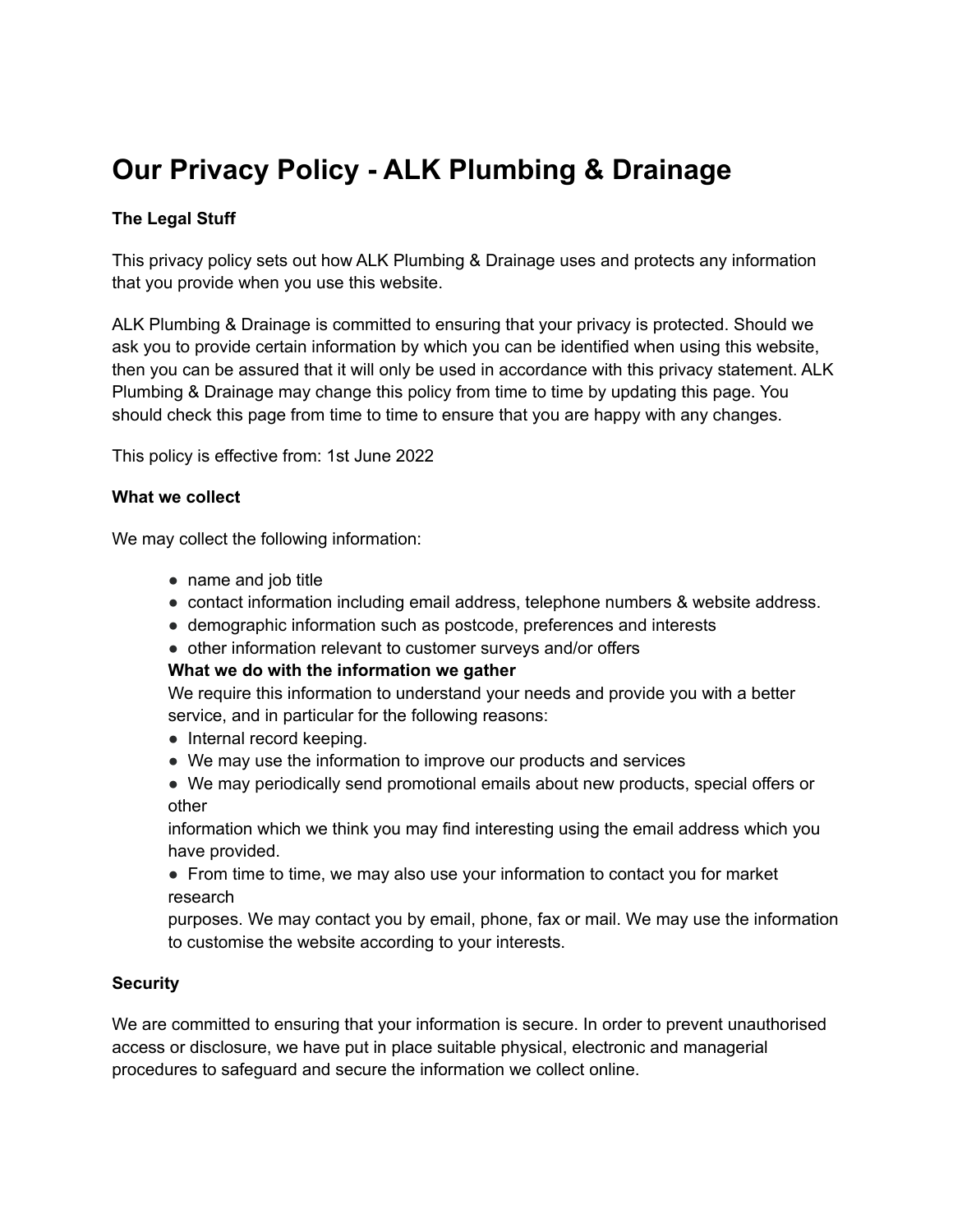#### **What is a cookie?**

Cookies are text files containing small amounts of information which are downloaded to your device when you visit a website. Cookies are then sent back to the originating website on each subsequent visit, or to another website that recognises that cookie. Cookies are useful because they allow a website to recognise a user's device.

You can find more information about cookies at: www.allaboutcookies.org

Cookies do lots of different jobs, like letting you navigate between pages efficiently, remembering your preferences, and generally improve the user experience. They can also help to ensure that adverts you see online are more relevant to you and your interests. The cookies used on this website have been categorised based on the categories found in the ICC UK Cookie guide.

## **Category 1: Strictly Necessary Cookies**

These cookies are essential in order to enable you to move around the website and use its features, such as accessing secure areas of the website. Without these cookies services you have asked for, like shopping baskets or e-billing, cannot be provided.

#### **Category 2: Performance Cookies**

These cookies collect information about how visitors use a website, for instance which pages visitors go to most often, and if they get error messages from web pages. These cookies don't collect information that identifies a visitor. All information these cookies collect is aggregated and therefore anonymous. It is only used to improve how a website works.

By using our website, you agree that we can place these type of cookies on your device.

#### **Category 3: Functionality Cookies**

These cookies allow the website to remember choices you make (such as your user name, language or the region you are in) and provide enhanced, more personal features. For instance, a website may be able to provide you with local weather reports or traffic news by storing in a cookie the region in which you are currently located. These cookies can also be used to remember changes you have made to text size, fonts and other parts of web pages that you can customise. They may also be used to provide services you have asked for such as watching a video or commenting on a blog. The information these cookies collect may be anonymised and they cannot track your browsing activity on other websites.

By using our website, you agree that we can place these types of cookies on your device.

#### **Category 4: Targeting Cookies or Advertising Cookies**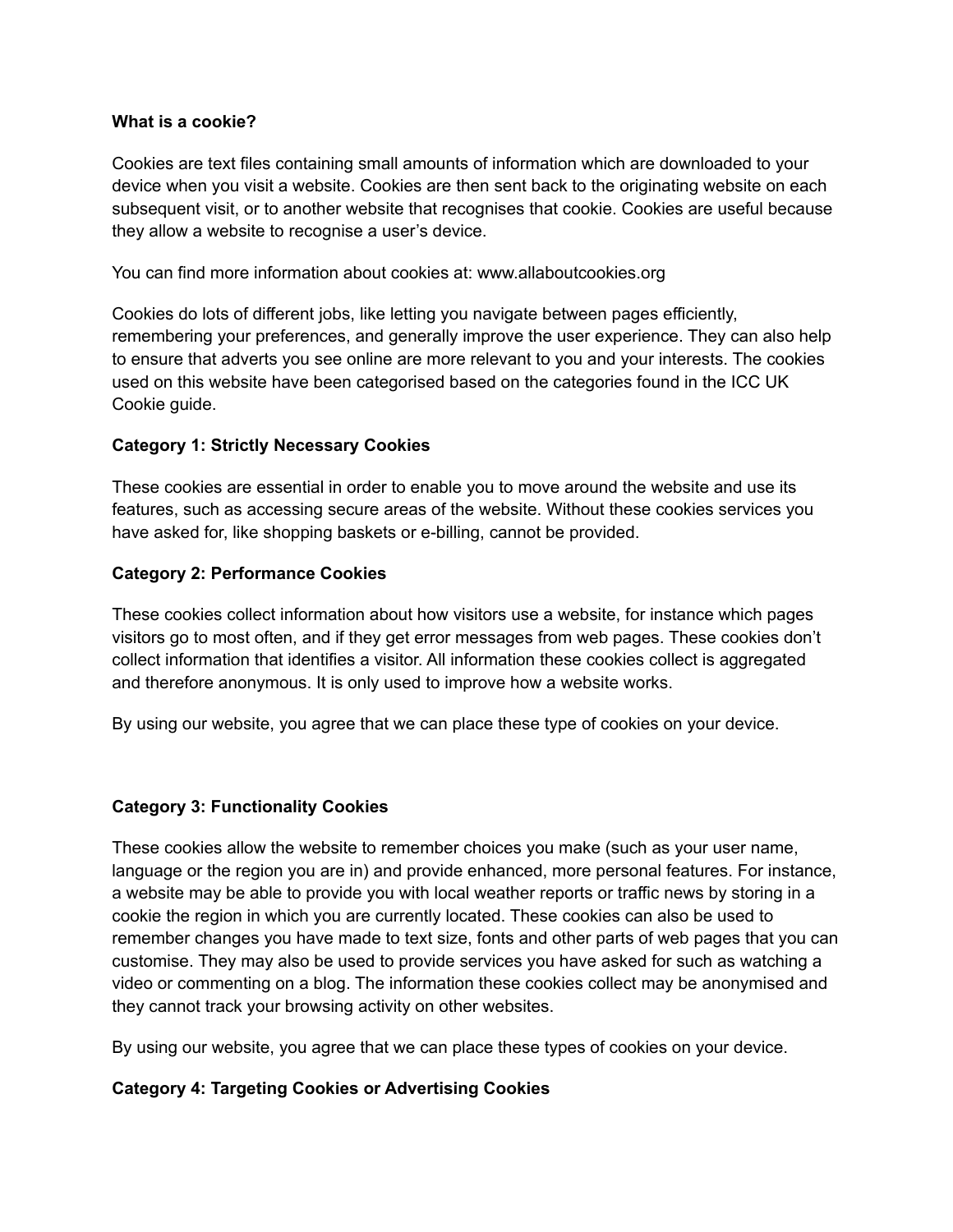These cookies are used to deliver adverts more relevant to you and your interests. They are also used to limit the number of times you see an advertisement as well as help measure the effectiveness of the advertising campaign. They are usually placed by advertising networks with the website operator's permission. They remember that you have visited a website and this information is shared with other organisations such as advertisers. Quite often targeting or advertising cookies will be linked to site functionality provided by the other organizations.

A list of all the cookies used on this website by category is set out below.

## **Links to Other Websites**

Our website may contain links to other websites of interest. However, once you have used these links to leave our site, you should note that we do not have any control over that other website. Therefore, we cannot be responsible for the protection and privacy of any information which you provide whilst visiting such sites and such sites are not governed by this privacy statement. You should exercise caution and look at the privacy statement applicable to the website in question.

# **Controlling your Personal Information**

You may choose to restrict the collection or use of your personal information in the following ways:

whenever you are asked to fill in a form on the website, look for the box that you can click to indicate that you do not want the information to be used by anybody for direct marketing purposes if you have previously agreed to us using your personal information for direct marketing purposes, you may change your mind at any time by writing to or emailing us at Email: Glen Dainty <alkpd1@sky.com>

We will not sell, distribute or lease your personal information to third parties unless we have your permission or are required by law to do so. We may use your personal information to send you promotional information about third parties which we think you may find interesting if you tell us that you wish this to happen.

You may request details of personal information which we hold about you under the Data Protection Act 1998.

A small fee will be payable.

If you would like a copy of the information held on you please write to:

25 Homefields Avenue, Benfleet, Essex, SS7 5TX